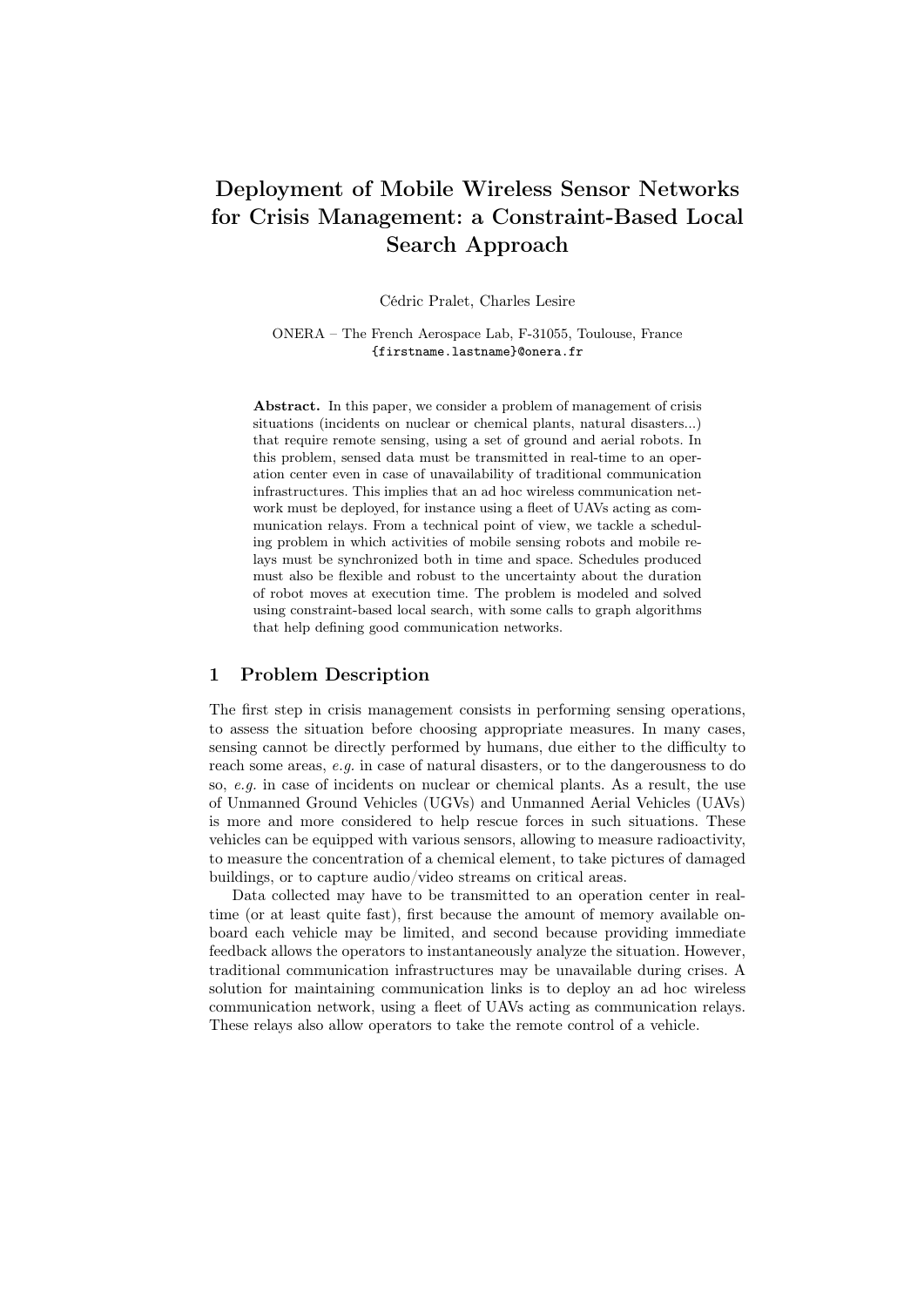In this paper, we gather all these features and consider a system composed of mobile sensors and mobile relays, respectively in charge of realizing acquisitions and transmitting acquisition data in real-time. Some vehicles may change roles dynamically during the mission, such as UAVs equipped with both a camera and a wireless router. The goal is to decide on the sequence of activities of each vehicle so that a set of requested acquisitions is performed as fast as possible, and sensors-operators communication links are maintained. The main constraint is that activities of UAVs and UGVs must be synchronized both in time and space, since communication between two vehicles is possible only at a certain distance. We must also manage cumulative resource consumptions, since each relay can transmit data coming from several sensors only if the total amount of data to be transmitted simultaneously does not exceed a given relay capacity. The problem obtained is a combinatorial scheduling problem, potentially hard to solve for human operators, and we propose to use automatic optimization tools [1].

Fig. 1 illustrates the kind of deployment strategies which we obtain, on a mission involving seven acquisitions (a1 to a7) and five UAVs (r1 to r5). Fig.  $1(a)$ shows the trajectories of vehicles. Four specific relay positions are used (positions p1 to p4). For each relay position p, the large dotted circle around p represents the communication range of a relay placed at  $p$ . Fig. 1(b) gives the schedule, which involves two kinds of activities: acquisitions and communications. The setup durations between activities are induced by the durations of moves between locations. Acquisitions such as a4 do not require any communication relay, because they are near enough from the operation center. Acquisitions such as a1 require the simultaneous use of several relays (r2 at position p3, r4 at position p2, r5 at position p1). The communication network is dynamic because relays are mobile, such as robot r2 which moves from position p3 to position p4 as soon as it is no more needed in p3. Last, a communication relay can receive data from several robots simultaneously: see the example of robot r5, which receives data from both r3 and r4 when acquisitions a6 and a8 are performed.



Fig. 1. Example of deployment of sensors and communication relays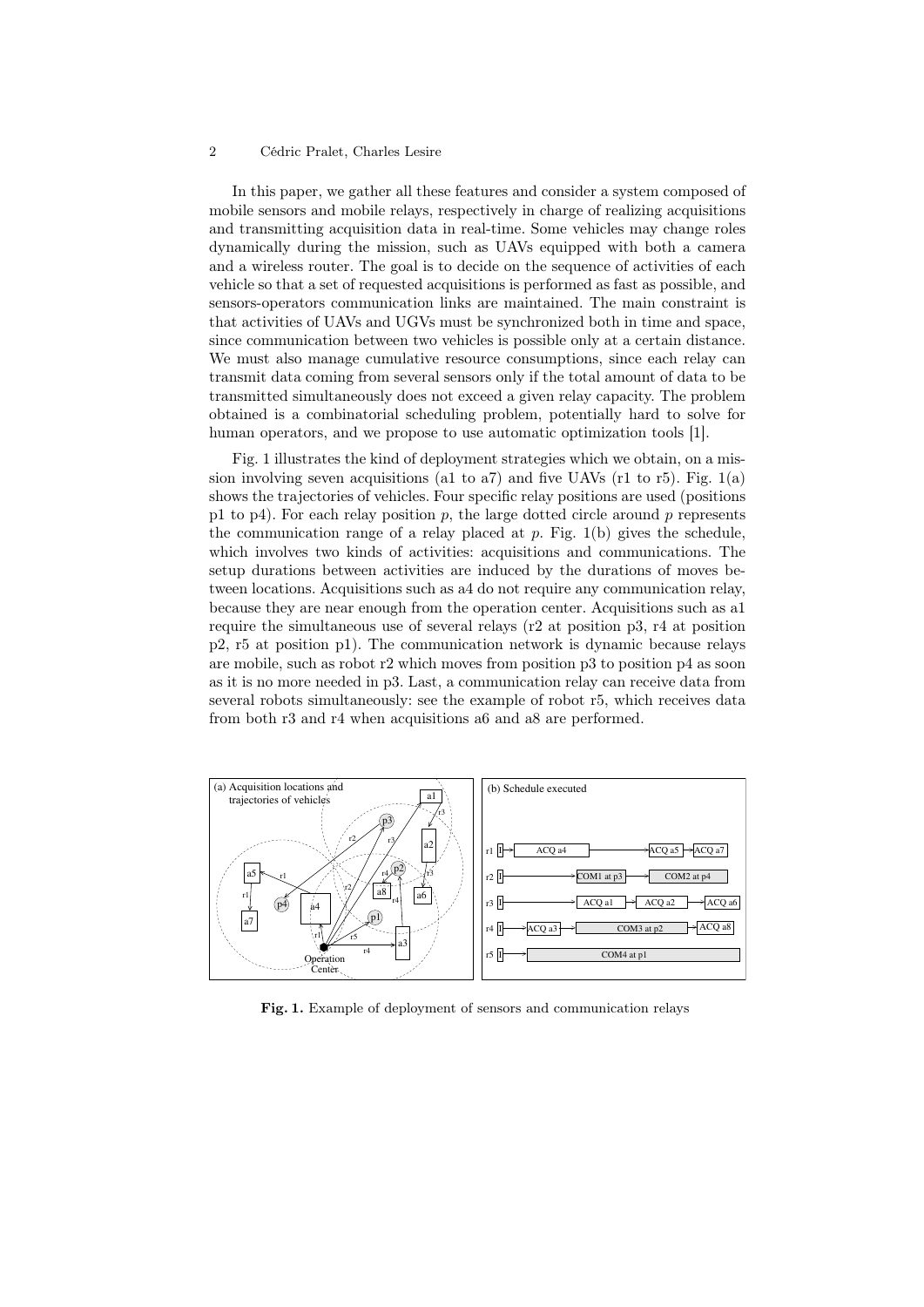The paper is organized as follows. We first describe some related work (Section 2). We then introduce a constraint-based model (Section 3). Next, a local search procedure is defined (Section 4). Last, experimental results are presented (Section 5). This work was performed during the French-German ANR AN-CHORS project, whose goal is the definition of UAV-assisted ad hoc networks for crisis management and hostile environment sensing.

# 2 Related Work

The mobile sensor and relay deployment problem considered can be decomposed into two subproblems: (1) exploration, consisting in allocating acquisition activities to sensors and in ordering these acquisition activities; (2) communication, consisting in maintaining a communication network for transmitting acquisition data to the operation center.

The exploration subproblem can be seen as a kind of multiple Traveling Salesman Problem (mTSP [2]). This problem involves a set of salesmen and a set of cities, and the goal is to find minimum cost tours for the salesmen so that each city is visited exactly once. In our case, cities correspond to acquisitions and salesmen correspond to mobile sensors. In the robotics field, viewing the realization of a set of tasks by a set of robots as an mTSP is not new [3]. Constraint programming approaches for solving mTSPs also exist, with an emphasis on the flexibility of constraints for modeling additional specifications [4].

The communication subproblem is related to the literature on wireless sensor networks (WSNs [5, 6]). WSNs are composed of two types of nodes: sensor nodes, which collect data, and relay nodes, which transmit data. Each node is usually placed at a static position, and two nodes can communicate when the distance between them is within range. A major problem on WSNs is to place relay nodes so that in the network, there is a path between any two sensor nodes. When the number of relays must be minimized, the problem obtained is called the Steiner Minimum Tree with Minimum Steiner Points, which is NP-hard [7]. Another problem on WSNs is to build networks robust to relay failures. This has already been tackled in [8] using a constraint programming approach. Deployment aspects can also be considered, e.g. when minimizing the length of a tour which deploys new relays to repair a broken WSN [9].

The two above subproblems have been combined in the robotics field, where strategies were defined to explore an unknown environment while maintaining connectivity to a base station [10]. These strategies consist in maintaining an exploration frontier and in extending this frontier progressively, with some exploration robots taking the role of relays when the frontier to base station distance becomes too big [11]. In other contexts, static relays are deployed using one relay-deployment node, and the objective is both to place relays and minimize the length of the path for the relay-deploying robot [12, 13].

Contribution In previous approaches mixing exploration and communication maintenance, sensors and relays are deployed during successive rounds. At each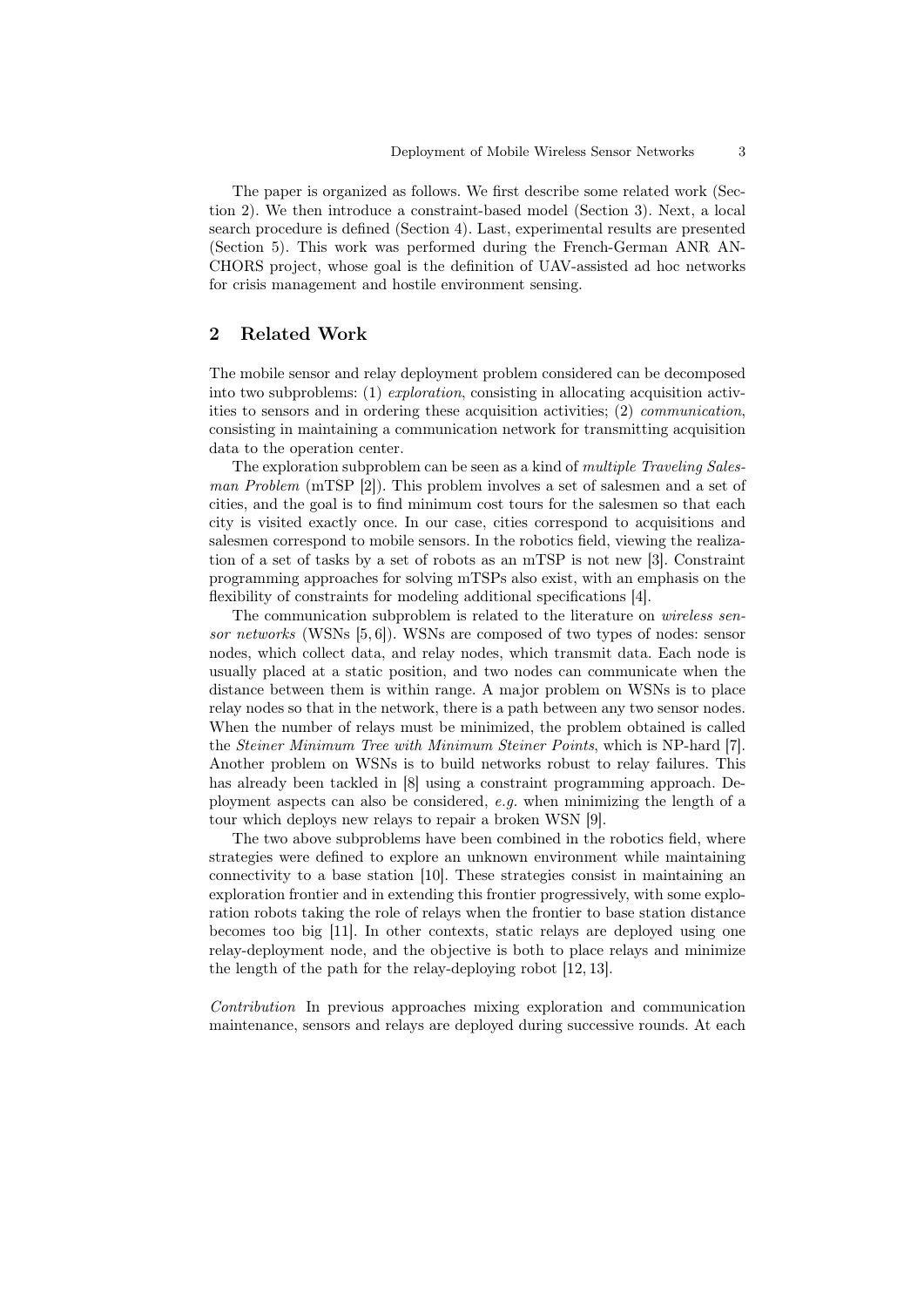round, the planning process decides on how to extend the exploration frontier and on how to place relays. Once relays are placed, sensing and data transmission occur. When planning acquisitions for the current round, future rounds are not considered. Such a greedy deployment strategy can lead to suboptimal plans, therefore we propose to reason over a larger horizon by viewing the problem as a scheduling problem. As scheduling is one of the most successful application area of constraint programming, we explore the use of a constraint-based approach for deploying the team of cooperative vehicles. To the best of our knowledge, no prior constraint programming or scheduling approach has been proposed for solving the mixed exploration/communication problem.

Another drawback of existing exploration strategies with communication maintenance is that they synchronize actions of all mobile robots at each exploration round. This induces executions in which at each round, each vehicle waits for the placement of all relays, even if it could start its exploration task earlier, and then each vehicle waits for the end of the exploration of all other vehicles, even if it could perform another exploration task. One benefit offered by the scheduling approach we propose is that it has the capacity to avoid synchronizing activities which do not need to be synchronized. Schedules produced only require an ordering between conflicting activities, and not between all activities. This may improve reactivity during crises.

Operationally speaking, we consider that schedules are produced at the operation center, in a centralized way, before being dispatched and executed on-board each vehicle, in a distributed way. For this reason, schedules produced must also be flexible and robust to the uncertainty about the durations of robot moves. These durations may be shorter or longer than expected, especially for ground robots which may encounter unforeseen terrain conditions.

# 3 Modeling

Good deployment strategies must be generated quickly, in order to be reactive during the crisis. As problems considered may involve numerous acquisitions and possible positions for communication relays, we define a model in the framework of Constraint-Based Local Search [14].

# 3.1 Constraint-Based Local Search (CBLS)

In CBLS, models are defined by decision variables, constraints, and criteria, as in classical constraint programming. One specificity of CBLS models is the use of so-called *invariants*, which correspond to one-way constraints  $x \leftarrow exp$ , where x is a variable and  $exp$  is a functional expression of other variables of the problem, such as  $x \leftarrow sum(i \in [1..N]) y_i$ . The set of invariants in a model must be acyclic, so that a variable is not a function of itself. Fig. 2 shows a CBLS model together with the Directed Acyclic Graph (DAG) of invariants associated with it.

In CBLS, the search space is explored more freely than with standard tree search with backtrack. When searching for a solution to a given CBLS model, all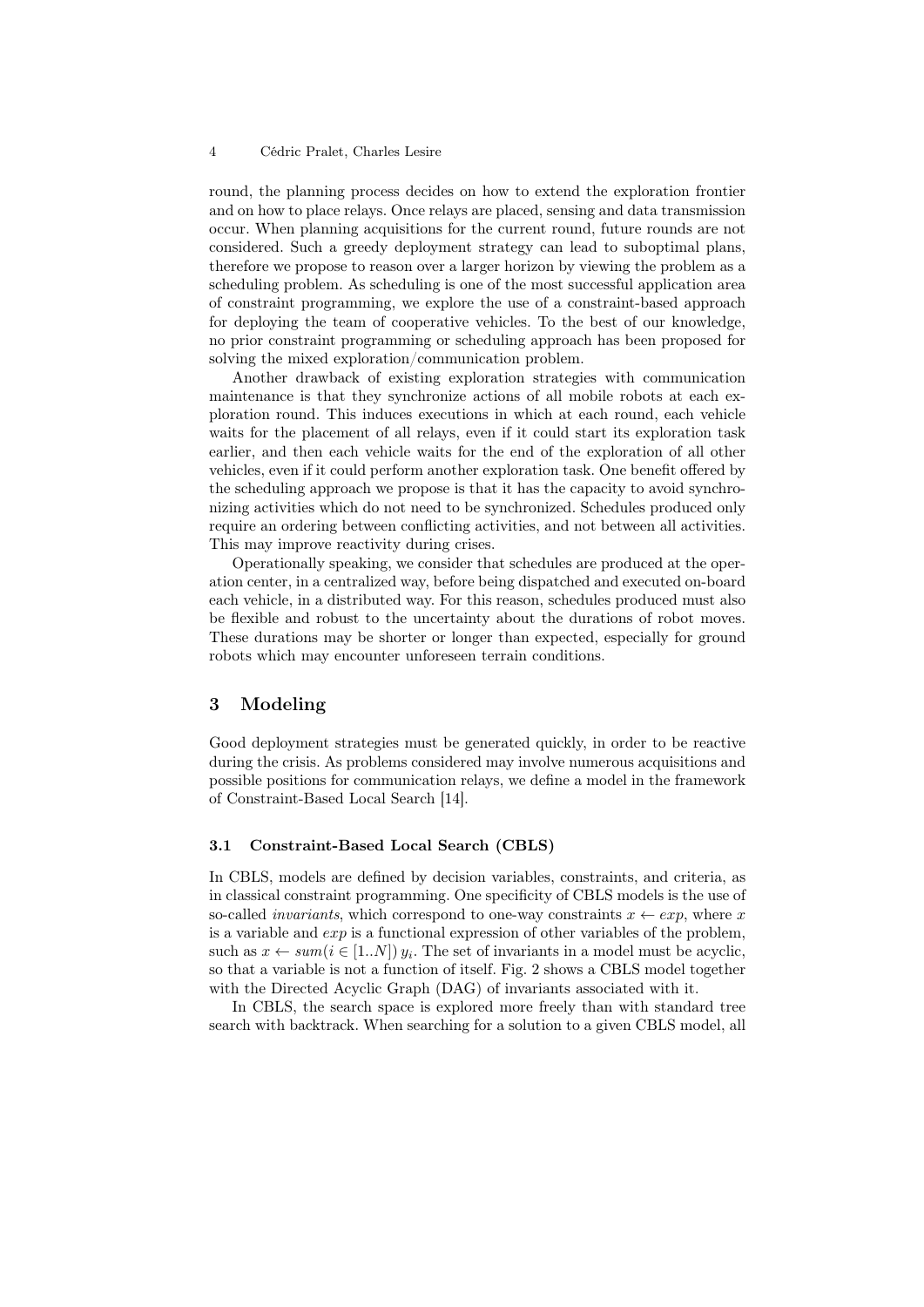

Fig. 2. Example of a CBLS model (ite(b, x, y) stands for "if b then x else y")

decision variables are always assigned, *i.e.* the approach manipulates complete variable assignments. At each step during search, a local move is performed by reassigning some decision variables. Afterwards, all invariants impacted by the local move are reevaluated, following a topological order of the DAG of invariants. A specific procedure is attached to each type of invariant, so that the reevaluation is performed as fast as possible. On previous example  $x \leftarrow sum(i \in [1..N]) y_i$ , in case of change of  $y_k$  for some  $k \in [1..N]$ , x can be incrementally reevaluated by adding to it the difference between the current and previous values of  $y_k$ , instead of recomputing the sum from scratch (reevaluation in constant time). More generally, invariants allow combinatorial constraints, temporal constraints, resource constraints, and criteria to be very quickly evaluated from a variable assignment and reevaluated from a small change in this assignment.

Several CBLS solvers were developed in the past few years, from the seminal work on Localizer [15] to solvers like COMET [14], iOpt [16], LocalSolver [17], Kangaroo [18], OscaR.cbls [19], or InCELL [20]. In this paper, we use InCELL, which offers flexibility for modeling complex scheduling problems, e.g. involving time-dependent scheduling aspects or continuously evolving states. In InCELL, invariants are formally defined as triples  $(I, O, f)$  with I and O sequences of variables called the input and output variables respectively, and  $f$  a function mapping assignments of  $I$  to assignments of  $O$ .

# 3.2 Data of the Mobile Sensor and Relay Deployment Problem

In the following, **R** denotes the number of robots involved in the mission, **A** denotes the number of acquisitions to be performed, and P denotes the number of 3D-positions  $(x, y, z)$  used in the modeling. [Hs, He] denotes the scheduling horizon: every activity must start after Hs and end before He.

Each robot  $r \in [1..R]$  is available from time **TimeIni**[r], and located at position **PosIni**[r] at that time. The duration required by r to move between two positions  $p, p' \in [1..P]$  is given by  $\textbf{DuTrans}[r](p, p')$ . This duration depends on the robot, because robots may have different motion capabilities.  $DuTrans[r]$ is defined implicitly by a specific code: for a UAV,  $DuTrans[r](p, p')$  can return the Euclidean distance between  $p$  and  $p'$  divided by the speed of robot  $r$ ; for a UGV,  $DuTrans[r](p, p')$  can be computed by a path-planning algorithm.

Each acquisition  $a \in [1..A]$  can be realized following a certain number of acquisition modes  $N$ modes $[a]$ . The latter correspond to different ways of scanning the acquisition area. For instance, an acquisition between two points  $p$  and  $p'$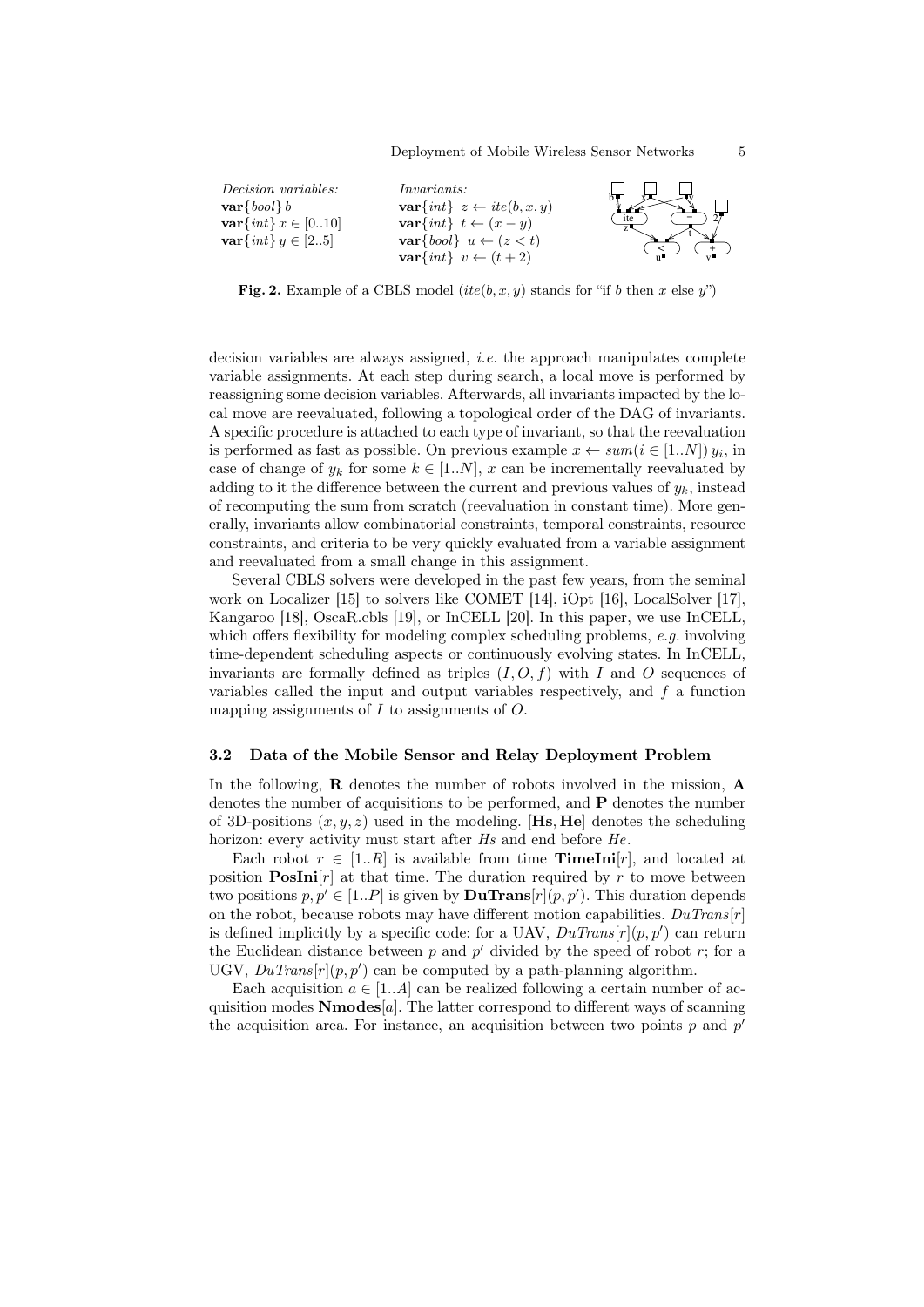can be performed from  $p$  to  $p'$  or from  $p'$  to  $p$ . With each acquisition mode  $m$  are associated positions  $\text{AcqPosSta}[a, m]$  and  $\text{AcqPosEnd}[a, m]$  at the start and end of a, and an acquisition duration  $\text{AcqDu}[a, m]$ . Each acquisition generates a data flow with rate  $\textbf{Qos}[a]$  (quality of service requested for a, in Mb/s).

For each acquisition  $a \in [1..A]$  and each robot  $r \in [1..R]$ , boolean data  $AcqFeas[a, r]$  takes value *true* iff robot r is equipped with the instrument required for realizing a. Boolean data IsRelay  $[r]$  takes value true iff robot r is equipped with a wireless router and can serve as a relay. The maximum capacity of each relay in terms of data transmission (in  $Mb/s)$  is denoted by  $RelCap$ . We assume that  $Qos[a] \leq RelCap$  holds for every acquisition a.

As for communications, we consider that relays can be placed only at predefined locations called candidate communication nodes. To define these nodes, one can discretize the environment into a certain number of cells and put one candidate communication node at the center of each cell. In the following, N denotes the number of candidate communication nodes and  $\mathbf{NodePos}[n]$  denotes the position of a node n. We assume that one particular node denoted by  $\text{OpNode}$ is associated with the operation center. We also associate with each acquisition  $a \in [1..A]$  a node  $AcqNode[a]$  such that a relay placed at this node is able to receive data sensed during the whole realization of a. If an acquisition is too wide to be covered by a unique node, it is always possible to split it into smaller acquisitions. Boolean function  $\mathbf{Linked}(n, n')$  returns true iff a relay placed at node n can communicate with a relay placed at node  $n'$ . For communication between UAVs, this function checks whether the distance between the two nodes is not greater than the communication range. Last, the length of each communication path from a sensor node to the base station (number of relays on this path) must not be greater than a given limit, denoted by NhopsMax. We assume that for every acquisition a considered individually, a valid communication path from  $AcqNode[a]$  to  $OpNode$  can be built.

## 3.3 Decision Variables

Decision variables are given in Eq. 1 to 6. Similarly to IBM ILOG CpOptimizer or to the CAIP framework [21], InCELL represents activities based on the notion of *interval*. An interval *itv* is defined by a boolean presence variable  $pres(itv)$ , indicating whether the activity is present, and two time-points denoted by  $\textbf{start}(itv)$  and  $\textbf{end}(itv)$ , representing respectively the start and the end of the activity.

Eq. 1 defines one acquisition interval *acqItv[a]* per acquisition  $a \in [1..A]$ , and decision variable  $acqMode[a]$  introduced in Eq. 2 represents the realization mode chosen for a. Next, intervals  $comItv[k]$  are introduced in Eq. 3 for representing communication activities. Performing a communication activity consists in placing a robot at one of the N candidate communication nodes and in using this robot as a data transmission relay. The communication node in which the kth communication interval is placed corresponds to decision variable  $comNode[k]$ given in Eq. 4. Through this choice of variables, we impose that during a single communication activity, the relay robot used must stay at the chosen node. As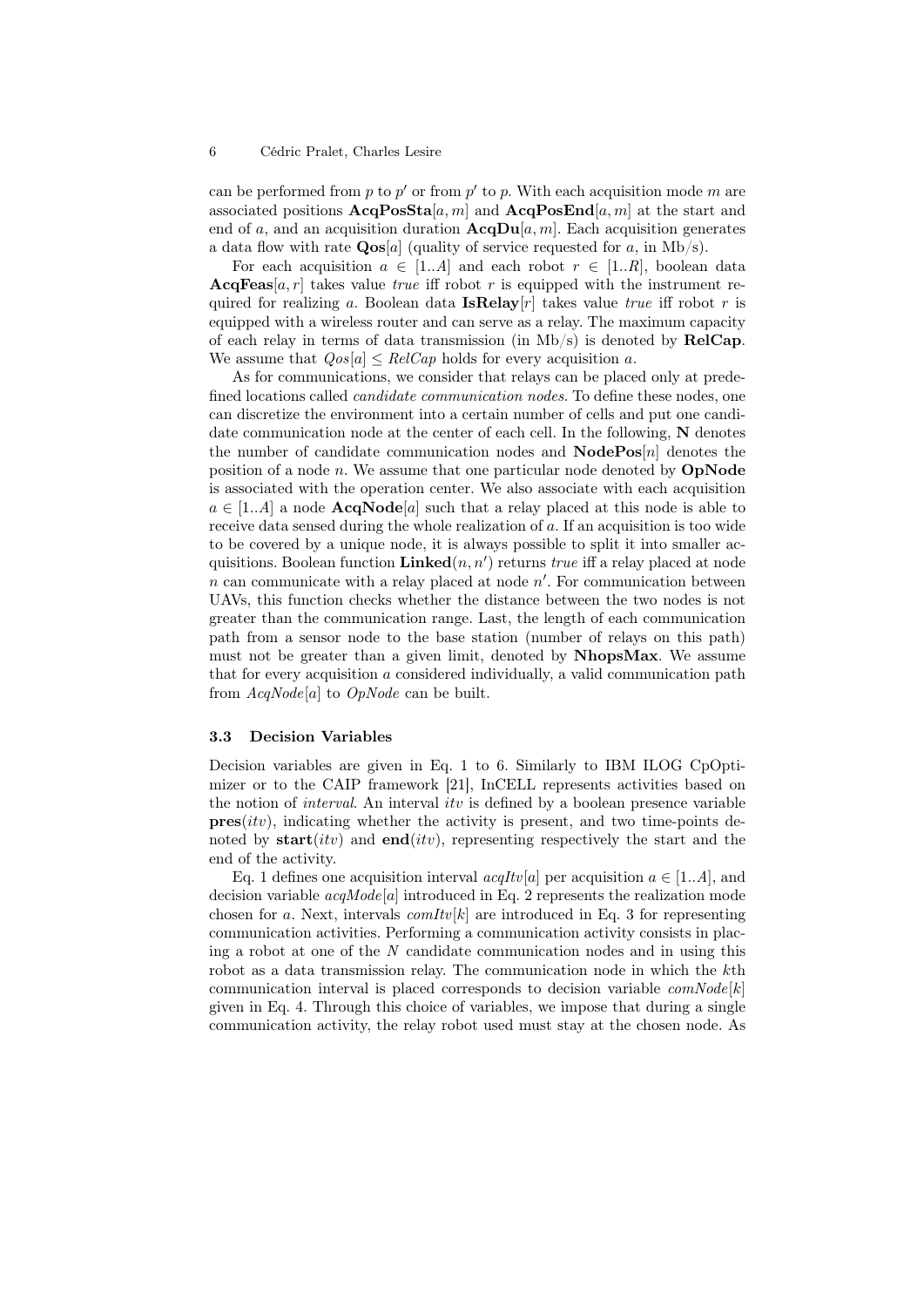they are at most A acquisitions and as each communication path can contain at most *NhopsMax* relays, we bound the number of possible communication activities by  $\mathbf{K} = A \cdot N \cdot \text{N} \cdot \text{N} \cdot \text{N} \cdot \text{N}$  as the schedule provided in Fig. 1(b) involves eight acquisition activities  $(ACQ(a1)$  to  $ACQ(a8)$  and four communication activities (activities "COM1 at p3" and "COM2 at p4" for robot r2, activity "COM3 at p2" for robot r4, and activity "COM4 at p1" for robot r5).

In order to synchronize acquisition and communication intervals, we introduce, for each acquisition  $a \in [1..A]$  and for each communication interval index  $k \in [1..K]$ , one integer decision variable  $useCom[a, k]$  representing the transmission rate (in Mb/s) reserved by a in communication interval  $k$  (Eq. 5).

The last set of decision variables (Eq. 6) represents the choice in the sequences of activities *activitySeqs* performed by robots. We use here a type of InCELL called  $DisjointIntSequences(M, T)$ . A variable of this type allows to compactly represent M sequences  $s_m = [i_{m,1}, \ldots, i_{m,k_m}]$  composed of integers belonging to  $[1..T]$ , and such that any integer appears at most once over all sequences. By viewing integers as task indices and sequences as machines, a variable of type  $DisjointIntSequences(M, T)$  represents, for each of the M machines, the sequence of indices of tasks which are successively performed on this machine. For the mobile sensor and relay deployment problem, we need to consider R machines (one per robot) and  $A+K$  tasks (one task per acquisition and communication interval), hence we use a variable of type DisjointIntSequences(R, A+K). An integer  $i \in [1..A]$  corresponds to the *i*th acquisition, and an integer  $i \in [A+1..A+K]$  corresponds to the  $(i-A)$ -th communication interval. The ordering of activities in Fig. 1 would be represented by the five sequences of integers  $r_1 = [4, 5, 7], r_2 = [9, 10], r_3 = [1, 2, 6], r_4 = [3, 11, 8],$  $r_5 = [12]$ . Variables of type *DisjointIntSequences*(*M*, *T*) support several local moves, including the insertion of an integer  $i \in [1..T]$  in the sequence of a machine  $m \in [1..M]$ , or the removal of an integer  $i \in [1..T]$  from sequences. Internally, as shown in Eq. 6, they are implemented using three variables per integer  $i \in [1..T]$ : two integer variables prev[i] and next[i] representing the integer preceding and following integer  $i$  in some sequence, and one integer variable seq[i] representing the sequence in which integer i appears, with value 0 when i does not appear in any sequence. Specific indices and values not detailed here are also added to represent the start and end of each sequence.

$$
\forall a \in [1..A], \text{Interval } acqltv[a] \in [Hs, He] \text{ // acquisition intervals} \tag{1}
$$
\n
$$
\forall a \in [1..A], \text{ var}\{int\} acqlbole[a] \in [1..Nmodes[a]] \text{ // acquisition modes} \tag{2}
$$
\n
$$
\forall k \in [1..K], \text{Interval } comItv[k] \in [Hs, He] \text{ // communication intervals} \tag{3}
$$
\n
$$
\forall k \in [1..K], \text{ var}\{int\} comNode[k] \in [1..N] \text{ // communication node} \tag{4}
$$
\n
$$
\forall a \in [1..A], \forall k \in [1..K], \text{ var}\{int\} use Com[a, k] \in [0, RelCap] \text{ // relay use} \tag{5}
$$
\n**DisjointIntSequences**(R, A+K) activitySeges \text{ //sequences of activities} \tag{6}\n
$$
\begin{bmatrix}\n\forall i \in [1..A+K+R], \text{var}\{int\} prev[i] \in [1..A+K+R] \text{ } \\
\forall i \in [1..A+K+R], \text{var}\{int\} next[i] \in [1..A+K+R]\n\end{bmatrix}
$$

 $\forall i \in [1..A+K], \textbf{var}\{int\} \text{seq}[i] \in [0..R]$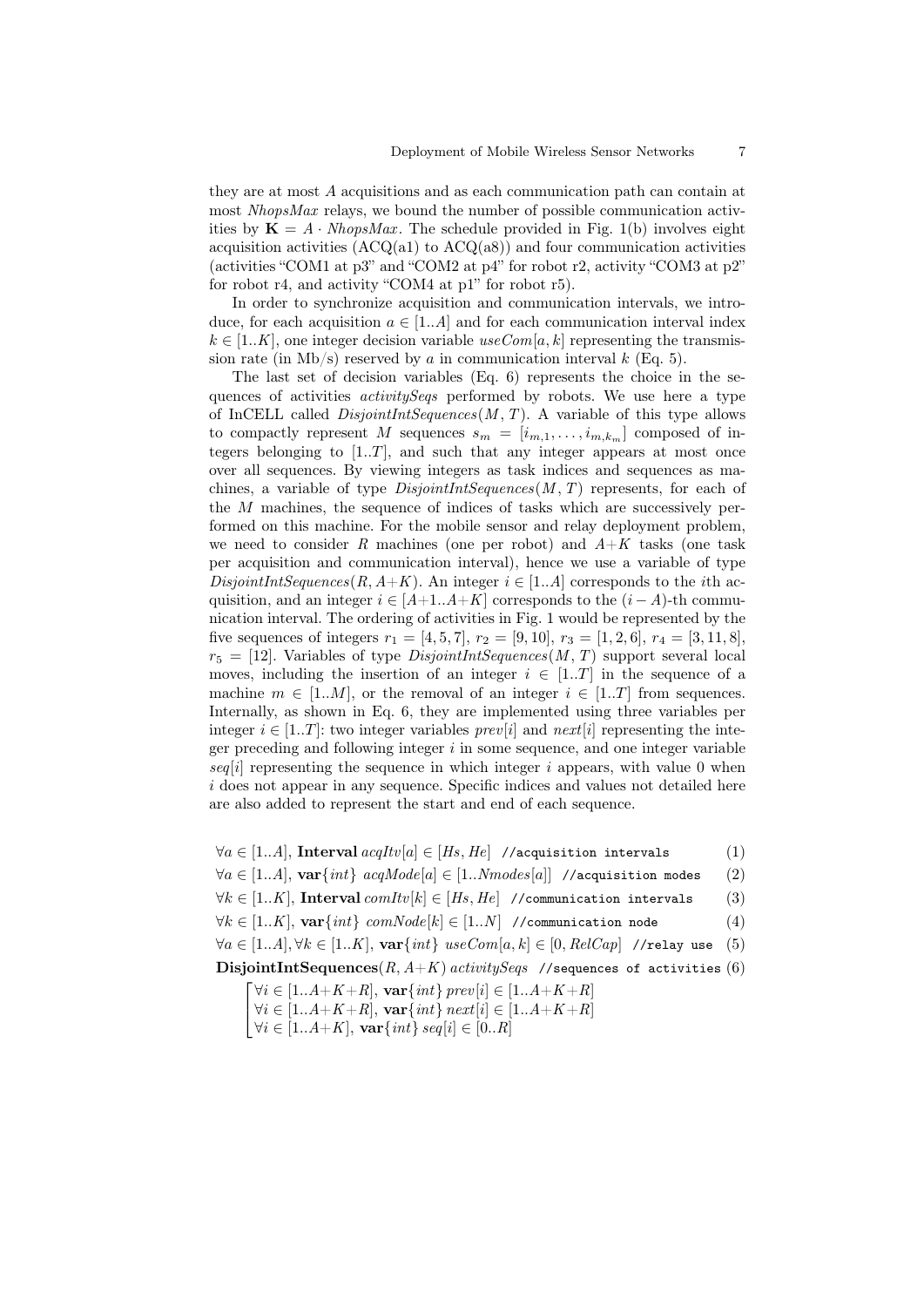#### 3.4 Invariants, Constraints, and Criterion

Invariants and constraints, as well as the criterion, are defined in Eq. 7 to 20.

Constraint 7 expresses that every acquisition a must be performed and assigned to a robot. Constraint 8, expresses that a communication interval is present iff it appears in one of the sequences of activities. Constraint 9 enforces that each acquisition is performed by an appropriate robot (we assume that  $AcqFeas[a, 0] = true$ ). Similarly, Constraint 10 enforces that the sequence which contains the kth communication interval must correspond to a robot capable of being a relay (we assume that  $IsRelau[0] = true$ ). Constraint 11 expresses that relay capacities can only be reserved on communication intervals which are present. Invariants given in Eq. 12 to 14 define the start and end positions of each acquisition, function of the acquisition mode, as well as the position of each communication interval, function of the communication node chosen.

Next, Eq. 15 to 17 specify the temporal constraints of the model. These constraints are all simple precedence constraints between start/end time-points of activities. Constraint 15 expresses that the duration of an acquisition interval must be equal to the duration associated with the chosen realization mode. Constraint 16 expresses that if acquisition  $a$  uses communication interval  $k$  for transmitting data (boolean condition  $useCom[a, k] > 0$ ), then acquisition interval  $acqItv[a]$  must be included in communication interval com $Itv[k]$ . Constraint 17 imposes that for each robot  $r$ , there is no overlap between activities assigned to  $r$  when these activities are sequenced as specified in *activitySeqs*. Constraint noOverlap(TimeIni, PosIni, DuTrans, Itvs, PosSta, PosEnd, activitySeqs) used in Eq. 17 is a generic temporal constraint of InCELL. It has seven inputs: (1) a table *TimeIni* defining the initial availability time of each machine usable for realizing tasks, (2) a table *PosIni* defining the configuration of each machine at that time,  $(3)$  a table  $DuTrans$  of functions giving the setup time required from one configuration to another, (4) a table of intervals Itvs which may be placed on machines, (5) a table *PosSta* such that  $PossSta[i]$  defines the configuration required at the start of interval Itvs[i], (6) a table  $PosEnd$  such that  $PosEnd[i]$ gives the configuration obtained at the end of interval  $Itv\overline{s}[i]$ , (7) an element activitySeqs, of type DisjointIntSequences, which defines the successive indices of intervals to be realized on each machine. In InCELL, the *noOverlap* constraint is implemented using several invariants, and formally it ensures that:

- for an activity j placed just after activity i on machine  $r$ ,  $\textbf{start}(Itvs[j]) \geq \textbf{end}(Itvs[i]) + DuTrans[r](PosEnd[i], PossSta[j]);$
- for the first activity  $j$  on a machine  $r$ ,

 $\textbf{start}(Itvs[j]) \geq TimeIni[r] + DuTrans[r](PosIni[r], PossSta[j]).$ 

Constraint 18 enforces that for every acquisition a, there must exist a communication path, *i.e.* a sequence of communication nodes  $[n_1, \ldots, n_l]$ , such that: (1)  $n_1$  is node  $AcqNode[a]$  associated with a, (2)  $n_l$  is node  $OpNode$  associated with the operation center,  $(3)$  the length l of the path is not greater than *NhopsMax*, (4) every two successive nodes are such that  $Linked(n_i, n_{i+1})$  holds. Also, it imposes that the total capacity reserved by  $a$  on a node  $n$ , defined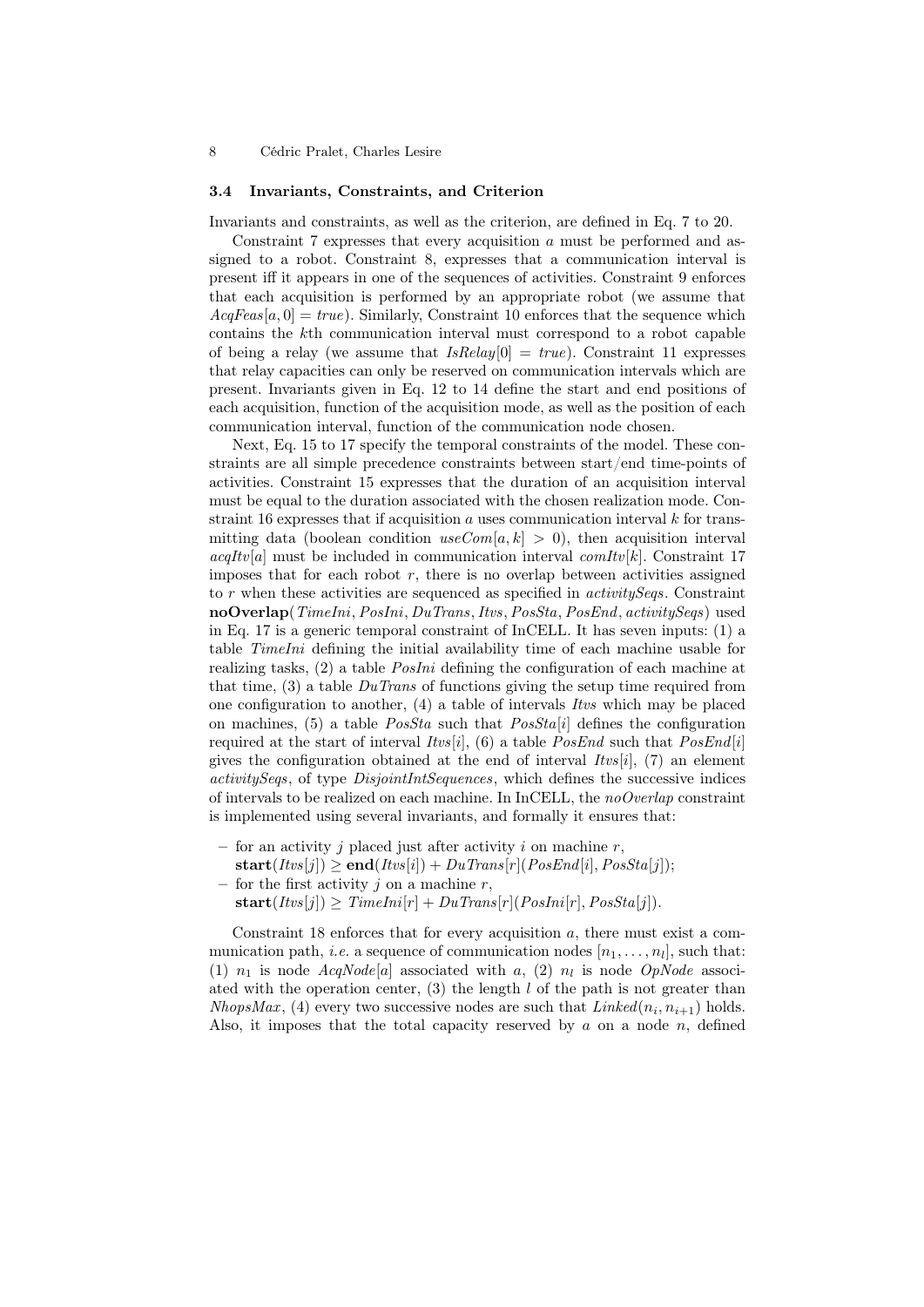by  $\sum_{k\in [1..K]\,|\,comNode[k]=n}$  use Com[a, k], is equal to  $Qos[a]$  if n belongs to the path, and to 0 otherwise. The constraint takes as an input the nodes in which communication intervals are placed as well as all capacities reserved by a on communication intervals. It is expressed in a rather global form because it is handled using specific graph algorithms (see Sect. 4.3). Note that we do not forbid several relays to be placed side by side at the same node. More generally, we consider that possible conflicts on trajectories of robots are handled at execution time, using online collision avoidance techniques.

Constraint 19 imposes that for every communication interval  $k$ , the sum of the maximum resource usages of robots on k does not exceed the relay capacity. For

example, in the figure on the right, if  $m_1, m_2, m_3$ are the maximum resource usages in interval  $k$  by robots  $r_1, r_2, r_3$  resp., then  $m_1+m_2+m_3 \leq RelCap$ must hold. This guarantees that relay capacity is not exceeded whatever the real activity dates are at execution time. The approach may be suboptimal, but it is robust and does not require any synchronization between users of a communication interval.



The criterion given in Eq. 20 corresponds to the makespan, defined as the earliest end time of the last acquisition in the schedule.

$$
\forall a \in [1..A], \mathbf{pres}(acqItv[a]) \land (seq[a] \neq 0) \qquad (7)
$$
\n
$$
\forall k \in [1..K], \mathbf{pres}(comItv[k]) \leftrightarrow (seq[k + A] \neq 0) \qquad (8)
$$
\n
$$
\forall a \in [1..A], \text{AcqFeas}[a, seq[a]] \qquad (9)
$$
\n
$$
\forall k \in [1..K], \text{IsRelay}[seq[k + A]] \qquad (10)
$$
\n
$$
\forall a \in [1..A], \forall k \in [1..K], (useCom[a, k] > 0) \rightarrow \mathbf{pres}(comItv[k]) \qquad (11)
$$
\n
$$
\forall a \in [1..A], \mathbf{var}\{int\} \text{ } sys[a] \leftarrow \text{AcqPosSta}[a, \text{acqModel}[a]] \qquad (12)
$$
\n
$$
\forall a \in [1..A], \mathbf{var}\{int\} \text{ } epos[a] \leftarrow \text{AcqPosEnd}[a, \text{acqModel}[a]] \qquad (13)
$$
\n
$$
\forall k \in [1..K], \mathbf{var}\{int\} \text{ } comPos[k] \leftarrow \text{NodePos}[comNode[k]] \qquad (14)
$$
\n
$$
\forall a \in [1..A], \text{durationEq}(acqItv[a], \text{AcqDu}[a, \text{acqModel}[a]]) \qquad (15)
$$
\n
$$
\forall a \in [1..A], \text{durationEq}(aceCom[a, k] > 0, \text{acqItv}[a], \text{comItv}[k]) \qquad (16)
$$
\n
$$
\mathbf{noOverlap(TimeIni, PosIni, DufTrans, Itvs, Poss5ta, PosEnd, \text{activitySegs}) \qquad (17)
$$
\n
$$
\text{with: Itvs} = (\text{all}(a \in [1..A]) \text{ acqItv}[a]) \cdot (\text{all}(k \in [1..K]) \text{comItv}[k]) \qquad \text{PosSta} = (\text{all}(a \in [1..A]) \text{ spos}[a]) \cdot (\text{all}(k \in [1..K]) \text{comPos}[k]) \qquad \text{PosSta} = (\text{all}(a \in [1..A]) \text{epos}[a]) \cdot (\text{all}(k \in [1..K]) \text{comPos}[k]) \qquad \text{
$$

$$
\text{minimize} \max_{a \in [1..A]} \text{earliestTime}(\text{end}(acqltv[a])) \tag{20}
$$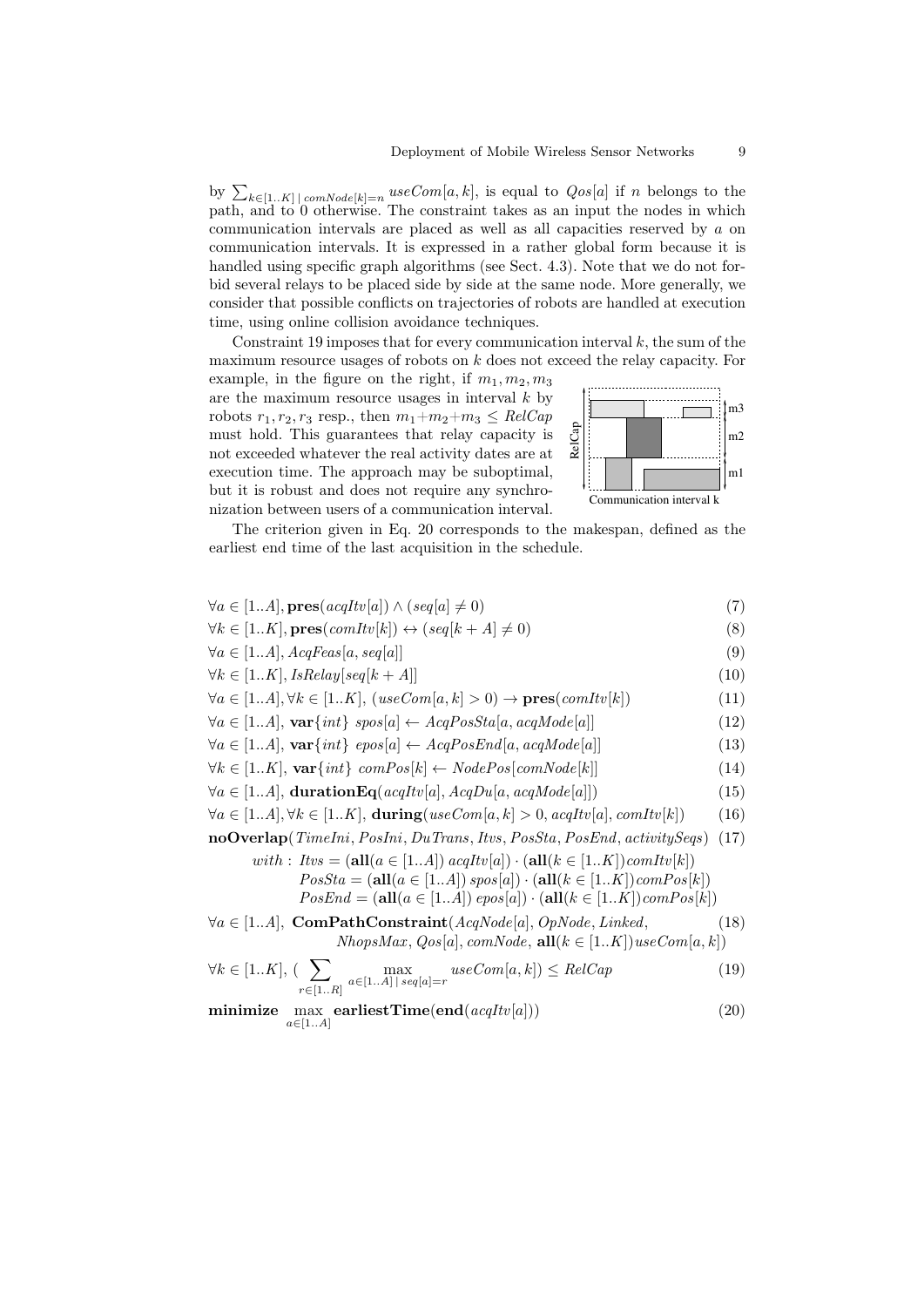# 4 Local Search Algorithm

We now describe a local search procedure which produces schedules satisfying all constraints of the model, as the schedule given in Fig. 1.

A possible strategy could be to solve first the exploration problem and then the communication maintenance problem. Solving the exploration problem would consist in choosing sequences of acquisition activities, while solving the communication maintenance problem would consist in adding communication relay activities in the sequences found at the first step. The drawback of such a decomposition approach is that synchronization constraints between acquisition and communication activities are taken into account too late, and poor quality schedules may be produced. See Fig. 3 for an example.



Fig. 3. An example involving two robots r1, r2 capable of making acquisitions and one relay robot r3: (a) schedule obtained by first computing optimal exploration tours, and then adding communication relay activities; (b) a better schedule, which uses longer exploration tours but synchronizes the accesses to relay r3 by robots r1 and r2

The strategy we propose uses two phases:  $(1)$  a constructive phase, which produces an initial schedule containing all acquisitions; this phase iteratively adds activities at the end of the robot schedules, using a greedy randomized heuristics; (2) a local search phase, during which the makespan of the schedule found at the previous step is improved; unlike the constructive phase, the local search phase can modify the schedule in a non chronological way. The two phases are iterated: when the local search phase does not create any new improvement, a restart from an empty schedule occurs, as in the GRASP metaheuristics [22].

#### 4.1 Constructive Phase

The constructive phase starts from an empty schedule. While there exist acquisitions not scheduled yet, we select a pair  $(r, a)$  composed of a robot  $r \in [1..R]$  and an acquisition  $a \in [1..A]$ . Robot r is selected randomly among robots which are capable of realizing an acquisition not performed yet, with a probability function of the current end time of the schedule of r (earliest idle robot heuristics).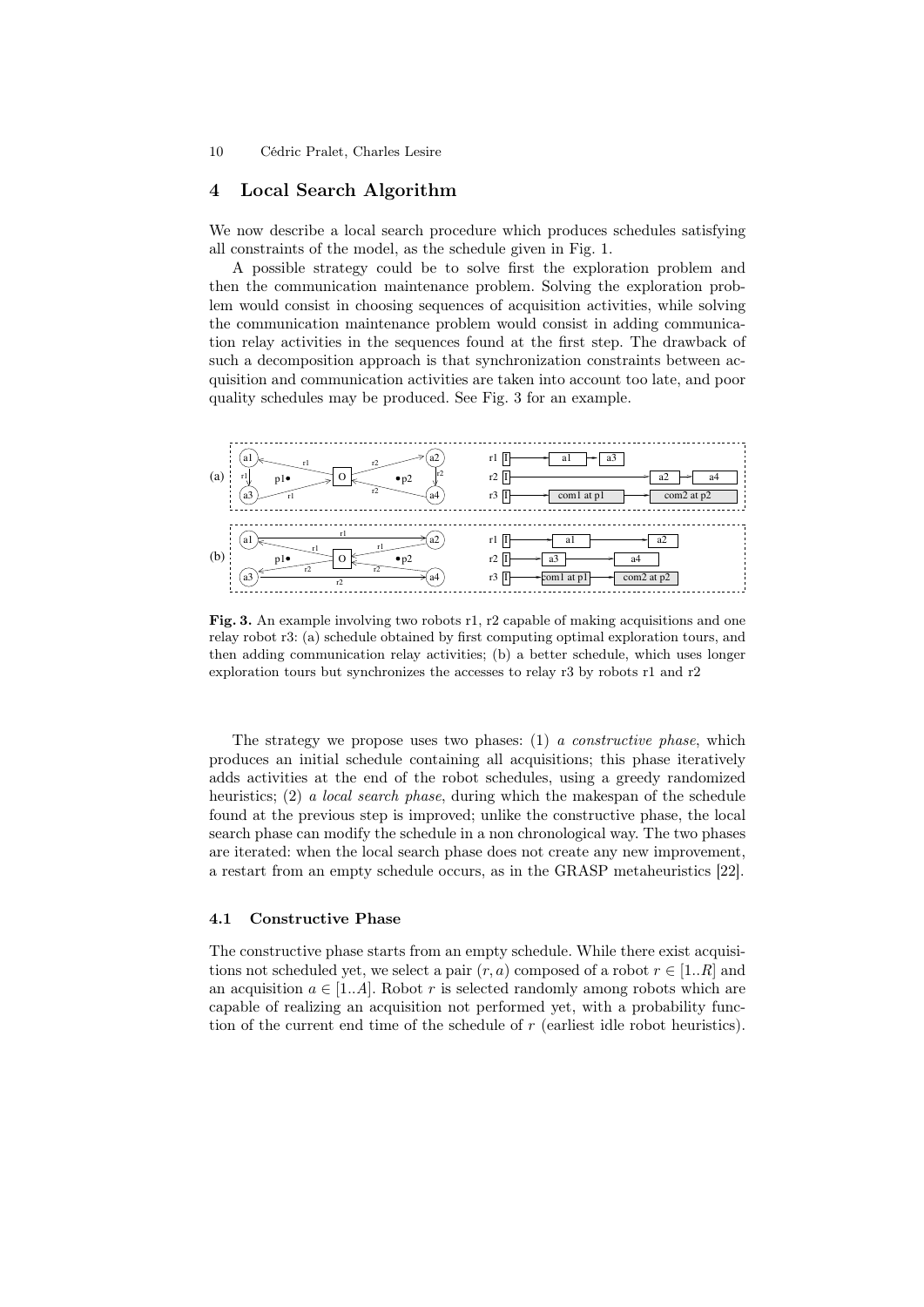Acquisition a is an acquisition which is  $(1)$  feasible by r,  $(2)$  not performed yet, and  $(3)$  as near as possible from the position of r at the end of its current schedule (nearest neighbor heuristics). These selection operations are implemented with the help of set invariants, such as candidateRobots  $\leftarrow \{r \in [1..R] | \exists a \in$  $[1..A] \neg \textbf{pres}(acqltv[a]) \wedge AcqFeas[a, r]$ . The latter CBLS invariant efficiently maintains the set of robots which are candidates for selection.

Acquisition  $a$  is then inserted at the end of the schedule of robot  $r$ . To do this, interval  $acaltv[a]$  is marked as present, and integer a is added at the end of the rth sequence in *activitySeqs*. Next, the communication network allowing  $\alpha$  to be covered is built following the graph-based procedure described in Section 4.3. This procedure computes a communication path from a to the operation center, and adds a set of communication intervals  $comItv[k]$  at the end of plans of some robots  $r' \neq r$ . The procedure also chooses the resource usage of a in each communication interval (decision variables  $useCom[a, k]$ ).

The schedule obtained after the constructive phase satisfies all constraints and contains all acquisitions (provided that the horizon end  $He$  is large enough).

### 4.2 Local Search Phase

To improve the schedule generated by the constructive phase, we use local moves that try to relocate acquisitions belonging to the critical path, that is to the list of successive activities justifying the value of the makespan.

The main issue is to avoid considering local moves which create cycles in the temporal precedence graph, and which are therefore trivially inconsistent. To solve this issue, we maintain an ordered list containing all acquisitions. This ordered list is denoted by NetAccess, and the meaning of this list is that if an acquisition  $a_1$  appears before an acquisition  $a_2$  in **NetAccess**, then it is guaranteed that no communication interval reserved for  $a_2$  on a relay r is placed strictly before a communication interval reserved for  $a_1$  on  $r$ .

Then, each step of the local search works as follows:

- 1. we randomly select an acquisition  $a$  on the critical path;  $a$  is removed from the schedule by removing interval  $acqItv[a]$ , as well as all capacity usages reserved by a; if a was the only user of a communication interval  $\text{comltv}[k]$ , the latter is also removed from the schedule;
- 2. we then choose a permutation of robots capable of realizing  $a$ ; as long as a better insertion position has not been found for  $a$ , we select the next robot  $r$ in the permutation and go to point 3 below; if all robots of the permutation have already been considered, the schedule before the local move is restored and a is marked as currently not relocatable;
- 3. we try to perform a local move of addition of  $a$  into the schedule of  $r$ , for each position in the NetAccess order; assume that NetAccess corresponds to list  $[a_1, \ldots, a_n]$ ; the insertion of a in the schedule of r, between  $a_i$  and  $a_{i+1}$ in NetAccess, is tested as follows; first, we determine, for each robot  $r'$ , the ongoing activity  $lastItv[r']$  on  $r'$  after the realization of  $[a_1, \ldots, a_i]$ ; if  $r'$  is free after the realization of  $[a_1, \ldots, a_i]$ , new activities can be added to the plan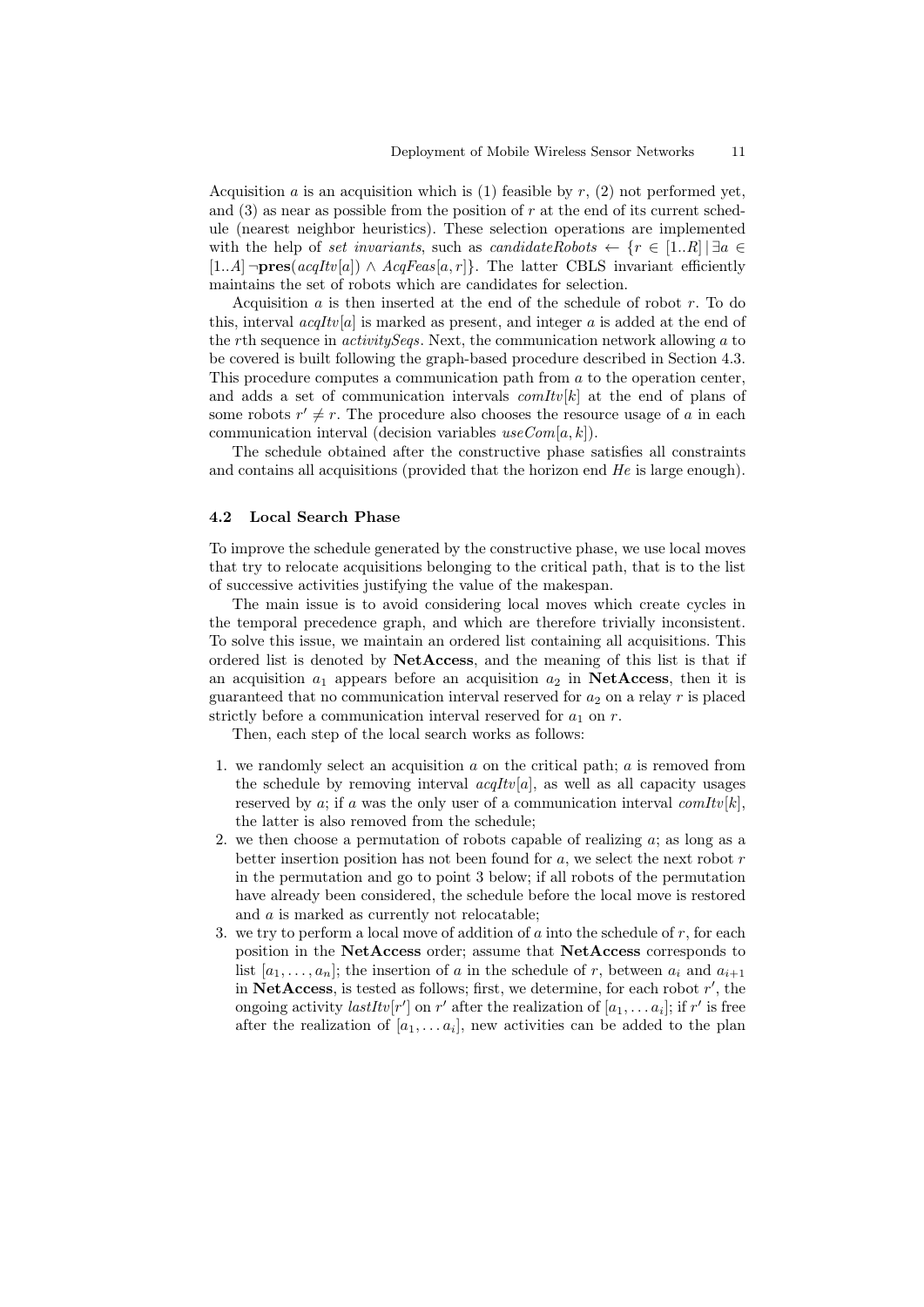



Fig. 4. Example of a local move: addition of acquisition  $a$  in the schedule of robot  $r2$ , between a1 and a2 in the **NetAccess** order given by  $[a1, a2, a3, a4, a5]$ 

of  $r'$  just after *lastItv*[ $r'$ ] without creating precedence cycles; the only case in which  $r'$  may not be free is when activity  $lastItv[r']$  is a communication interval  $k$ , and this communication interval is also used by an acquisition in  $[a_{i+1}, \ldots, a_n]$ ; in this case, inserting new activities for r' between  $a_i$  and  $a_{i+1}$ may create cycles; to avoid this, we create a new communication interval  $k'$ just after k in the schedule of r', and all acquisitions in  $[a_{i+1},..., a_n]$  that use capacity on k are redirected to  $k'$ ; an example is given in Fig. 4(b), which explicitly mentions the list of acquisitions which use a given communication interval; in this figure, the insertion of acquisition a between  $a_1$  and  $a_2$ induces a split of communication intervals com1 and com2 compared to the schedule given in Fig.  $4(a)$ ; the two new intervals created, com4 and com5, contain all users of com1 and com2 placed after  $a_2$  in  $\textbf{NetAccess}$ ; note that splitting communication intervals may postpone acquisition tasks;

- 4. acquisition a is added to the schedule of r at the chosen position; from the state of the communication network after the realization of  $[a_1, \ldots, a_i]$ , a communication network is built for covering  $a$ , using the procedure described in Sect. 4.3; communication activities corresponding to this new network are also added to the schedules, as in Fig.  $4(c)$ ;
- 5. to reduce the makespan, we try to merge communication intervals that were split at step 3 for avoiding the creation of cycles, or that have become contiguous following the removal of a at step 1; merging two intervals  $k, k'$  means transferring from  $k'$  to k as many relay capacity usages as possible; transfers are performed following the NetAccess order and they stop as soon as one transfer fails; for instance, in Fig. 4(d), intervals com1 and com6 are merged, and capacity usage of  $a_2$  over com4 is transferred to com1;
- 6. insertions are tested at all positions in the NetAccess order, with the best possible acquisition mode; the best insertion on robot  $r$  is kept provided that it improves the makespan; ties are broken by keeping the option that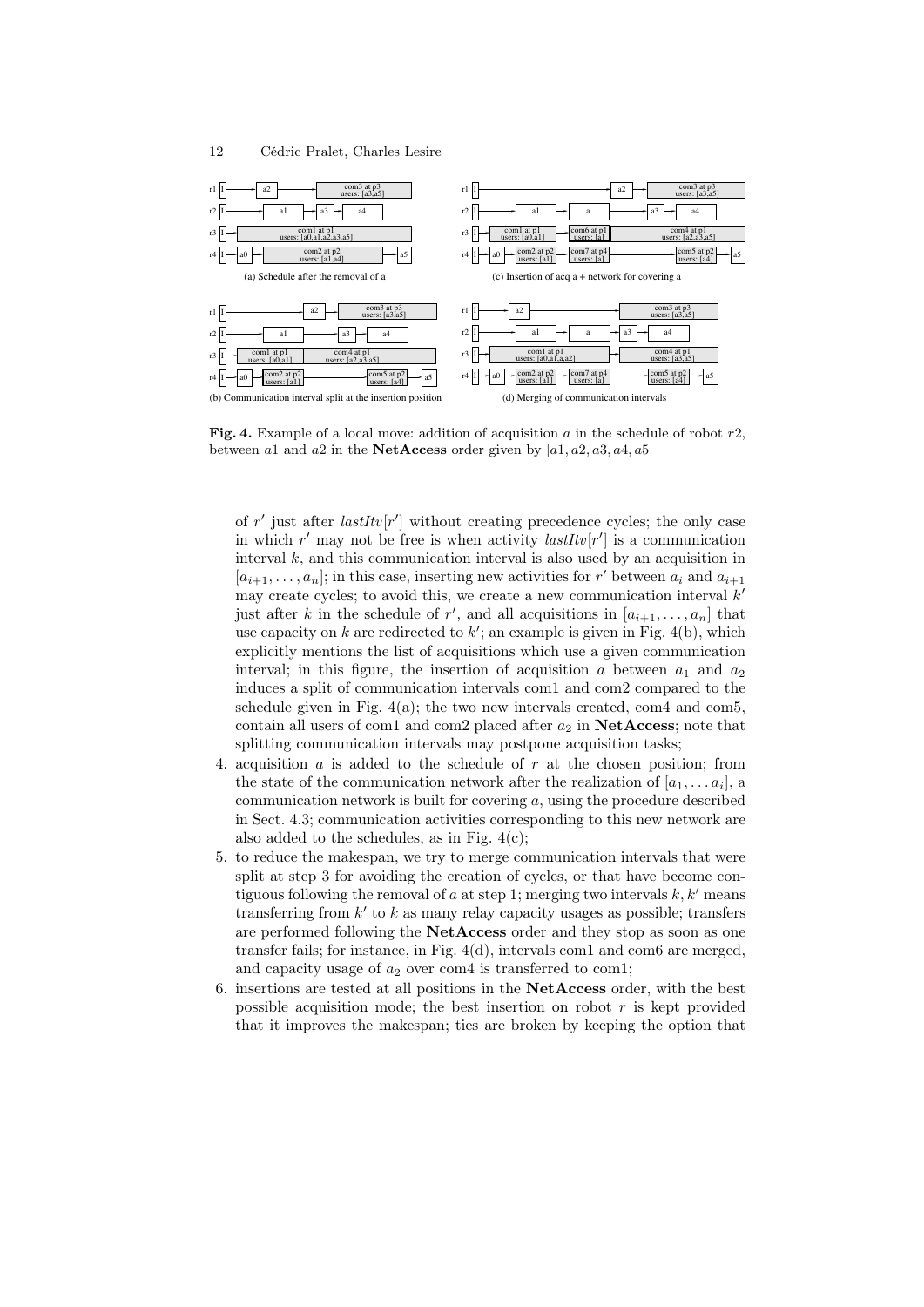minimizes the sum of the durations of the robot schedules, so as to occupy resources as least as possible; if the relocation of a succeeds, all acquisitions marked as non-relocatable are marked as relocatable again.

Local search ends when all acquisitions of the critical path are marked as not relocatable. A restart is performed if there is still some computing time left.

#### 4.3 Building Communication Paths

To build a communication path for covering an acquisition  $a$ , we first build a sequence of connected communication nodes starting at AcqNode[a] and ending at OpNode. This point is tackled using EQAR [23], an algorithm capable of building wireless sensor networks with quality of service requirements, when sensors produce data with a certain rate and when relays have a limited capacity. In short, EQAR is an iterative algorithm which considers each sensor in turn. For covering a sensor, it adds a set of relays at some nodes of the communication grid. At each step of the algorithm, each node  $n$  of the grid may already contain some relays and have a so-called *residual capacity resCap[n]*, which corresponds to the amount of Mb/s that are still available on relays placed at n. EQAR then computes a good communication path by solving a shortest-path problem (using Dijkstra's algorithm) in the graph where there are arcs between any two connected communication nodes, and each arc pointing to node  $n$  is weighted by 0 if the residual capacity  $resCap[n]$  of n is greater than the quality of service gos required for the sensor (traversing n is free in this case), and by  $1-resCap[n]/qos$ otherwise. An illustration of EQAR is given in Fig. 5.



Fig. 5. Illustration of the EQAR algorithm [23]

Using EQAR for covering an acquisition  $a$  is quite straightforward. When  $a$ must be added to the schedule of robot  $r$ , the ongoing activity on each robot  $r' \neq r$  is first determined. If the ongoing activity on r' is a communication activity in node  $n$ , then we compute the residual capacity offered by  $r'$  in  $n$ . Using all residual capacities of all robots, except for robot  $r$ , we compute a good communication path following the EQAR procedure. This communication path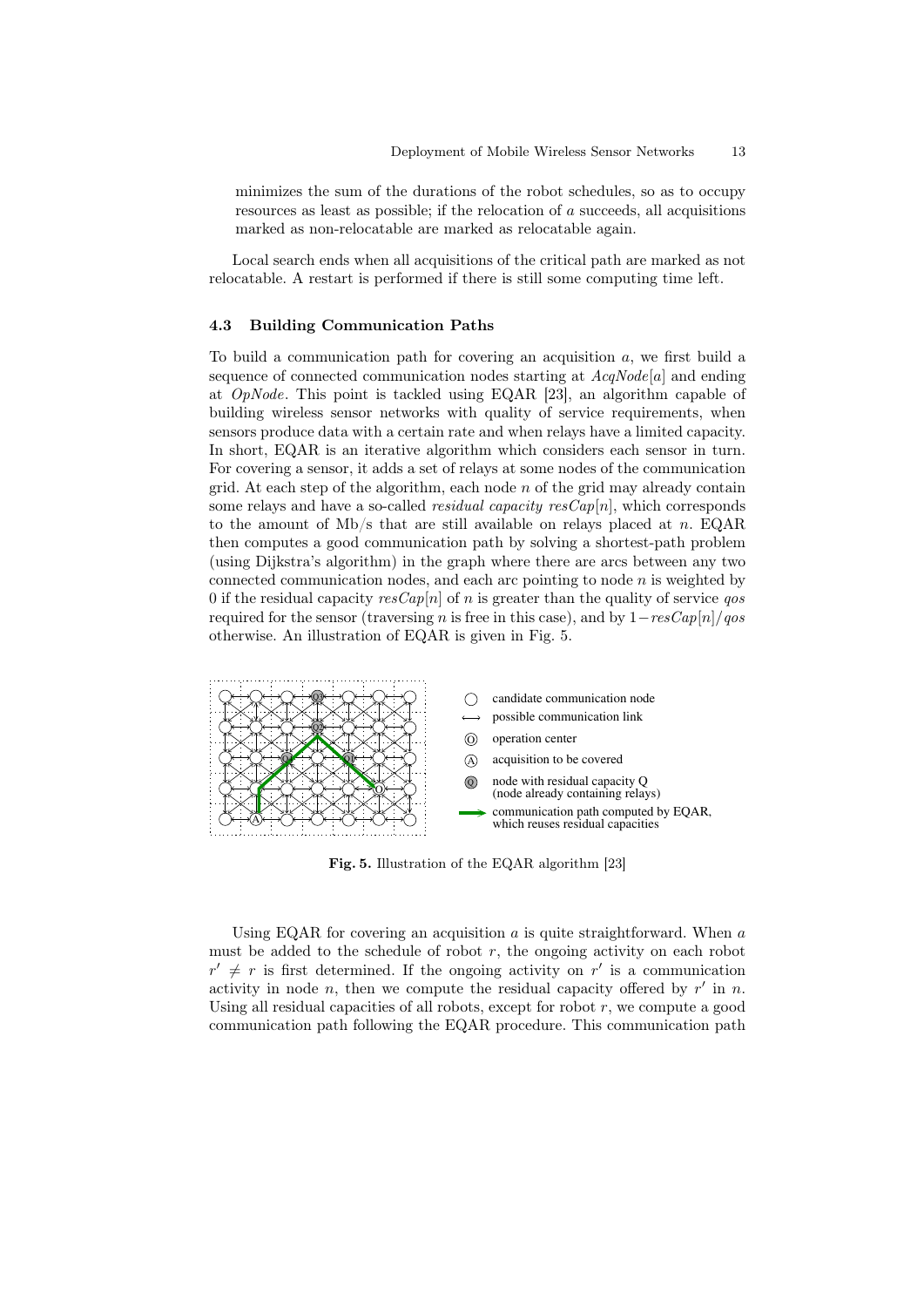may require the use of new relays at some communication nodes. Deciding on which robot to send to which node in order to build the communication path as fast as possible can be seen as a Linear Bottleneck Assignment Problem [24]. Polynomial algorithms do exist for such problems, but we use here a simple greedy procedure which successively sends to each node  $n$  a relay robot  $r$  able to reach  $n$  as fast as possible. An associated communication interval  $k$  is added to the schedule of  $r$ , and the capacity consumed by acquisition  $a$  on  $k$  is chosen as high as possible, in order to use the minimum number of relays for covering  $Qos[a]$ . The communication intervals introduced are merged with previous communication intervals when possible. These steps guarantee the satisfaction of all constraints given in Eq. 18.

# 5 Experiments

We consider here a  $1 \text{km} \times 1 \text{km}$  crisis area. A communication grid containing 100 cells of size  $100 \text{m} \times 100 \text{m}$  is built, and candidate communication nodes are placed at the center of these cells. The range of a communication relay is 150m, hence each cell can communicate with its eight neighbors. The operation center is placed at a corner of the environment. Two third of the robots can relay communications, the capacity of a relay is 45Mb/s, and we do not limit the length of communication paths. Acquisitions are performed using two types of instruments. Instruments of the first (resp. second) type generate 3Mb (resp. 6Mb) of data per second. Each robot has zero, one or two instrument(s).

As we do not dispose of real data, we build instances by defining sets of acquisition strips of a certain length. These strips are specified by end points chosen randomly, and each strip is split into acquisitions which can be covered by a unique communication node. Table 1 reports some statistics on such instances, concerning the CBLS model and the search phases. Results are obtained on an Intel i5-520 1.2GHz, 4GBRAM. They show that the approach scales quite well when the number of tasks involved in schedules increases (column *nItvs*).

Fig. 6 details results for two specific scenarios involving 14 UAVs. The first one involves 20 acquisitions generated as previously described. The second one

|    |    | nVars            |        |      | $ nInvariants nItvs tCreateModel$ (sec.) tGreedySol (sec.) nMovesPerSec |       |      |
|----|----|------------------|--------|------|-------------------------------------------------------------------------|-------|------|
| 20 | 14 | 69550            | 12343  | 200  | 0.26                                                                    | 0.002 | 8295 |
|    |    | 50   14   238778 | 30433  | 500  | 0.45                                                                    | 0.03  | 1626 |
|    |    | 100 14 700 827   | 60583  | 1000 | 1.09                                                                    | 0.093 | 637  |
|    |    | 20 30 161178     | 33465  | 357  | 0.49                                                                    | 0.008 | 1532 |
|    |    | 50 30 632050     | 97287  | 1050 | 1.21                                                                    | 0.06  | 573  |
|    |    | 100 30 1760 500  | 193987 | 2100 | 2.21                                                                    | 0.197 | 351  |
|    |    |                  |        |      |                                                                         |       |      |

Table 1. Statistics on the CBLS approach; column nMovesPerSec counts one local move each time an acquisition is added to a robot using a particular position in the NetAccess order (one local move corresponds to the set of operations given in Fig. 4)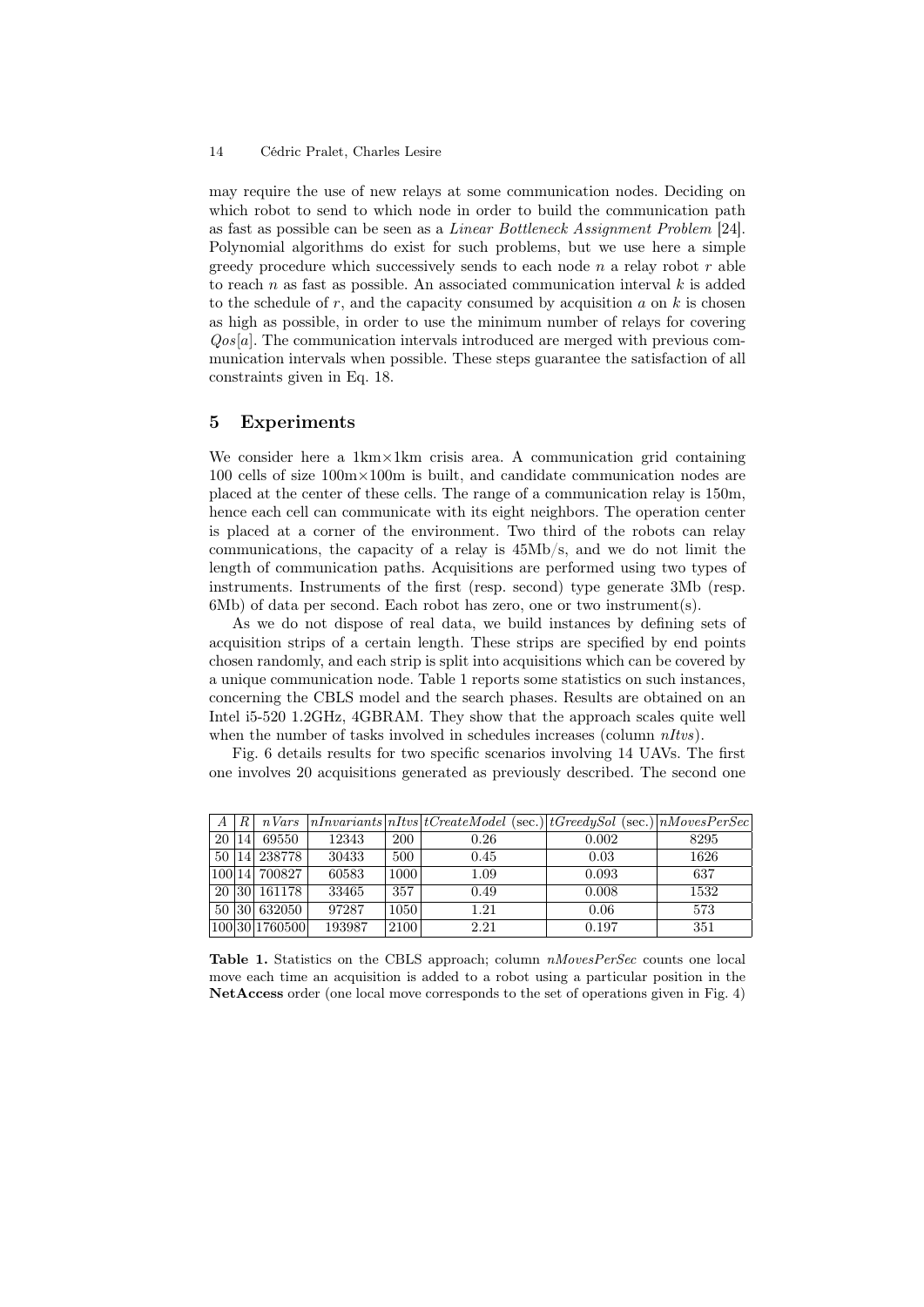

Fig. 6. Schedules produced by the local search and evolutions of the makespan; upper part: scenario involving 20 acquisitions; lower part: scenario involving 100 acquisitions; acquisitions (resp. communications) are depicted in black (resp. white)

involves 100 acquisitions positioned regularly at the center of the 100 cells of the communication grid, which simulates an exploration of the whole environment. Fig. 6 shows the best schedules generated after 50 restarts, as well as the evolution of the makespan during the first 10 restarts. It appears that restarts help in escaping local minima, and that local search quickly improves the value of the makespan given by the greedy constructive phase.

# 6 Conclusion

This paper introduced a CBLS approach for deploying mobile wireless sensor networks. This approach computes efficient schedules which remain executable despite the uncertainty about the duration of robot moves. In terms of modeling, additional resource constraints such as energy limitations could be taken into account, and we could build a CP model in which relays can move during communications. The latter point requires to interleave more finely scheduling with the planning of robot paths, which raises new modeling issues. The next step will be to tackle real scenarios and perform real demonstrations. On this point, we are currently developing a supervision layer able to manage plan execution and to request plan repairs/optimizations when robot moves are longer/shorter than expected, or when operators request new acquisitions during the mission.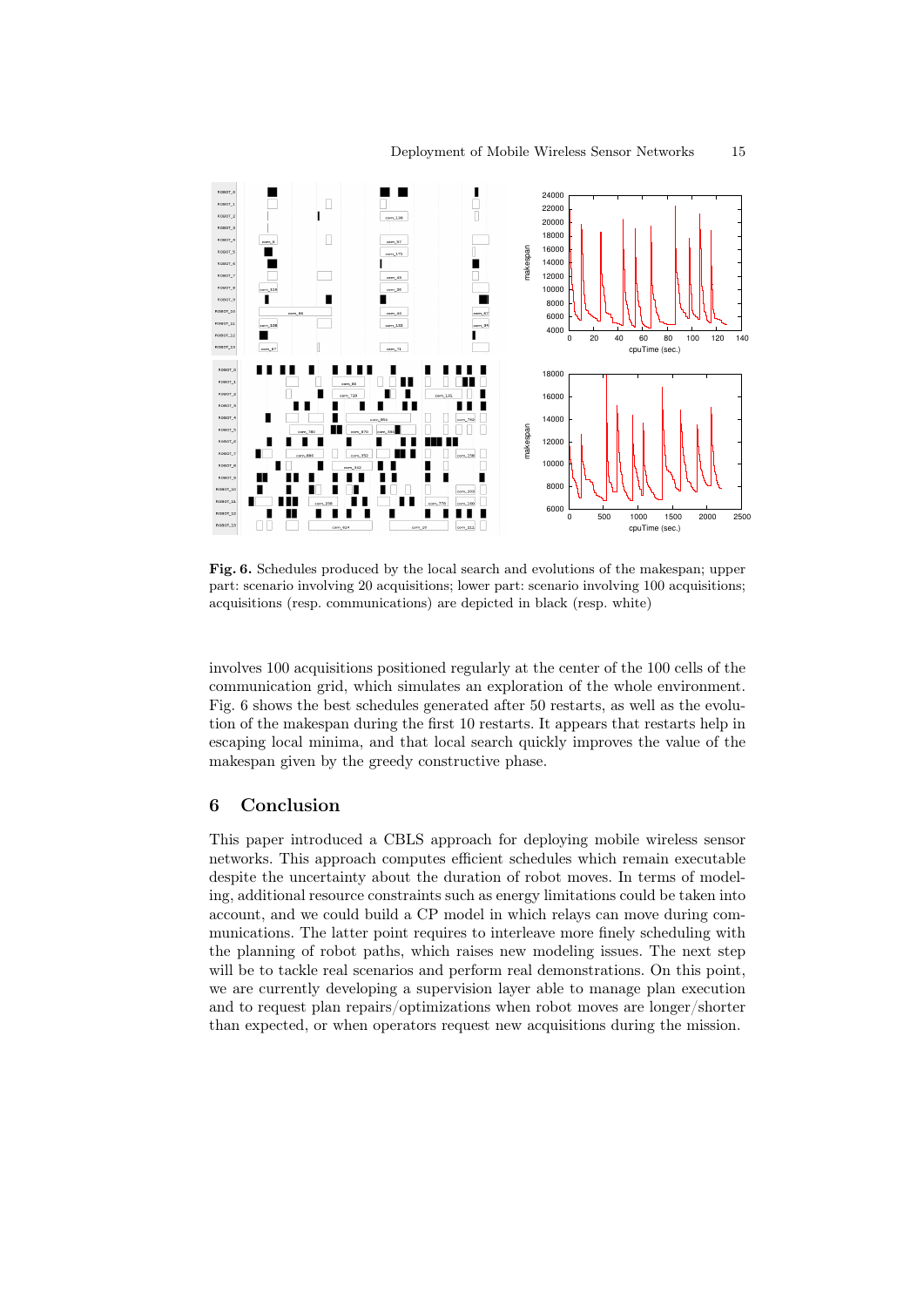## References

- 1. Hentenryck, P.V.: Computational disaster management. In: Proc. of IJCAI-13. (2013) 12–18
- 2. Bektas, T.: The multiple traveling salesman problem: an overview of formulations and solution procedures. OMEGA: The International Journal of Management Science 34(3) (2006) 209–219
- 3. Sariel-Talay, S., Balch, T., Erdogan, N.: Multiple traveling robot problem: A solution based on dynamic task selection and robust execution. IEEE/ASME Transactions on Mechatronics, Special Issue on Mechatronics in Multirobot Systems 14(2) (2009) 198–206
- 4. Pesant, G., Gendreau, M., Potvin, J.Y., Rousseau, J.M.: On the flexibility of constraint programming models: From single to multiple time windows for the traveling salesman problem. European Journal of Operational Research 117 (1999) 253–263
- 5. Akyildiz, I., Su, W., Sankarasubramaniam, Y., Cayirci, E.: Wireless sensor networks: a survey. Computer Networks 38 (2002) 393–422
- 6. Younis, M., Akkaya, K.: Strategies and techniques for node placement in wireless sensor networks: A survey. Ad Hoc Networks  $6(4)$  (2008) 621–655
- 7. Hwang, F., Richards, D., Winter, P.: The Steiner tree problem. Volume 53 of Annals of Discrete Mathematics. Elsevier (1992)
- 8. Quesada, L., Brown, K., O'Sullivan, B., Sitanayah, L., Sreenan, C.: A constraint programming approach to the additional relay placement problem in wireless sensor networks. In: Proc. of ICTAI-13. (2013) 1052 – 1059
- 9. Thuy T. Truong, K.N.B., Sreenan, C.J.: Repairing wireless sensor network connectivity with mobility and hop-count constraints. In: Proc. of ADHOC-NOW-13. (2013) 75–86
- 10. Pal, A., Tiwari, R., Shukla, A.: Communication constraints multi-agent territory exploration task. Applied Intelligence 38(3) (2013) 357–383
- 11. Mukhija, P., Krishna, K.M., Krishna, V.: A two phase recursive tree propagation based multi-robotic exploration framework with fixed base station constraint. In: Proc. of IROS-10. (2010)
- 12. Pei, Y., Mutka, M.W.: Steiner traveler: Relay deployment for remote sensing in heterogeneous multi-robot exploration. In: Proc. of ICRA-12. (2012) 1551–1556
- 13. Pei, Y., Mutka, M.W., Xi, N.: Connectivity and bandwidth-aware real-time exploration in mobile robot. Wireless Communications and Mobile Computing 13(9) (2013) 847–863
- 14. Hentenryck, P.V., Michel, L.: Constraint-based local search. The MIT Press (2005)
- 15. Michel, L., Hentenryck, P.V.: Localizer. Constraints 5(1-2) (2000) 43–84
- 16. Voudouris, C., Dorne, R., Lesaint, D., Liret, A.: iOpt: A software toolkit for heuristic search methods. In: Proc. of CP-01. (2001) 716–719
- 17. Benoist, T., Estellon, B., Gardi, F., Megel, R., Nouioua, K.: Localsolver 1.x: a black-box local-search solver for 0-1 programming. 4OR: A Quarterly Journal of Operations Research 9(3) (2011) 299–316
- 18. Newton, M.H., Pham, D., Sattar, A., Maher, M.: Kangaroo: An efficient constraintbased local search system using lazy propagation. In: Proc. of CP-11. (2011) 645– 659
- 19. Landtsheer, R.D.: OscaR.cbls: a Constraint-Based Local Search Engine. (2012)
- 20. Pralet, C., Verfaillie, G.: Dynamic online planning and scheduling using a static invariant-based evaluation model. In: Proc. of ICAPS-13. (2013)